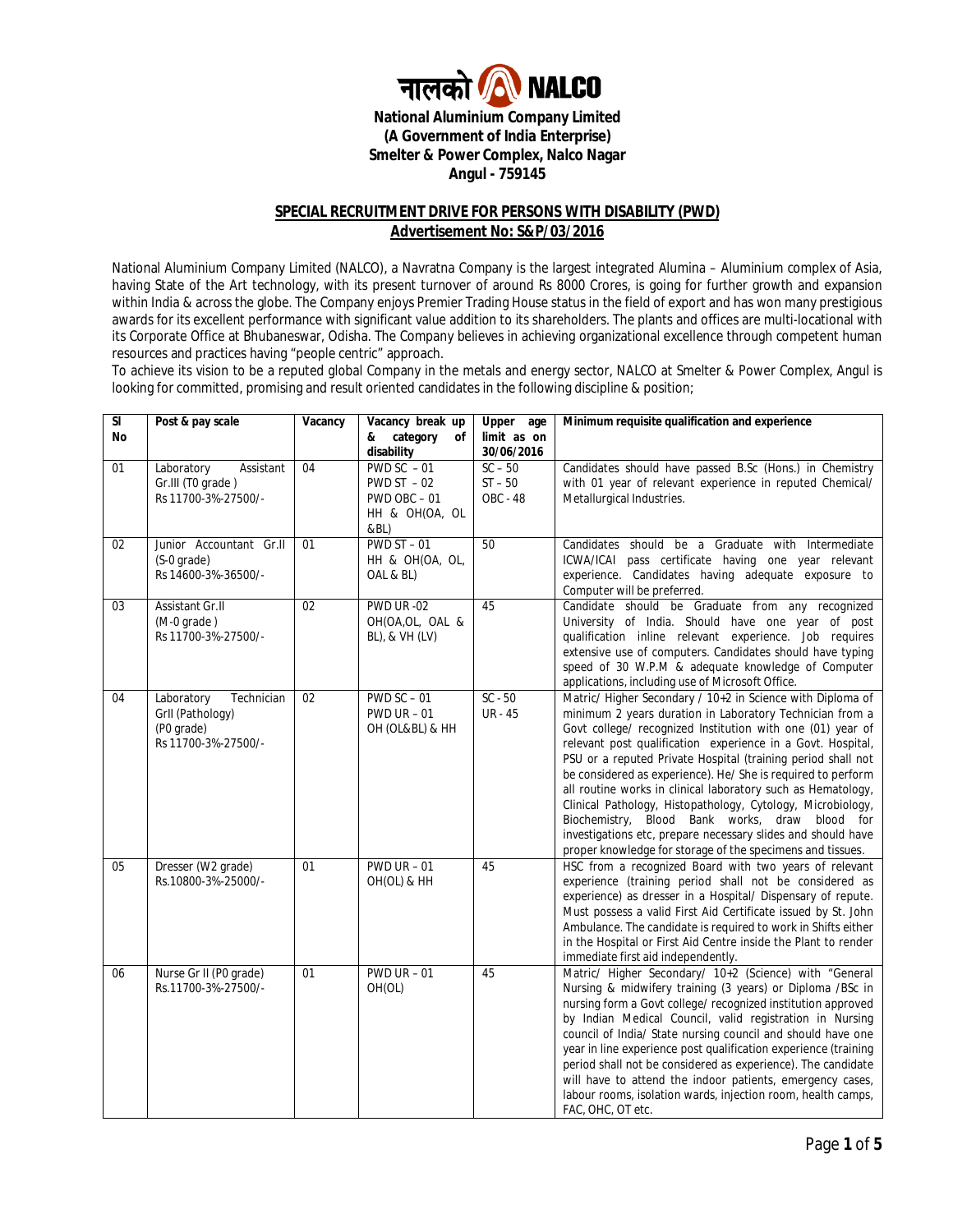Abbreviations used : LV=Low Vision, OL=One Leg, OAL=One Arm & One Leg, BL-Both Legs & One Arm, VH-Visually Impaired, HH-Hearing Impaired. PWD: Persons with Disability, OH: Orthopedically Impaired, OA: One Arm, LV: Low Vision

# **A. IMPORTANT NOTE:**

- 1. **For claiming the benefit of reservation/ concessions applicable for PWDs, the candidates will have to submit a disability certificate as per formats prescribed by the Ministry of Social Justice and Empowerment vide notification no. G.S.R. 2(E) dated 30.12.2009 in support of their claim. In case, the candidate fails to produce the certificate in the prescribed format issued by Competent Authority, his/ her candidature will not be considered.**
- 2. Only such PWD candidates would be eligible to get the benefit of reservation/ concessions who suffer from not less than 40 % of relevant disability.
- 3. Only full time Regular courses will be considered. This shall include Class X & XII examination, all Diploma(s), Graduation & Post Graduation except CA/ ICWA qualification as specified under the minimum essential qualification(s) column.
- 4. All qualifications must be from recognized Govt. Universities/ Institutions, UGC recognized Universities and Institutes / UGC recognized Indian deemed Universities or AICTE approved courses from autonomous institutes/concerned statutory council(wherever applicable).
- 5. The candidates should possess valid employment exchange registration card.

#### **B. Emoluments**

Selected candidates will be placed in the pay scale as mentioned against each category. Besides basic pay, they will be entitled to Dearness Allowance, perks and perquisite under cafeteria approach, HRA, Performance related pay (variable), medical facility for self, family members & dependants, group insurance, superannuation benefits *i.e*. Contributory Provident Fund, Gratuity, etc. as per rules of the Company in force from time to time. Further, the Company offers one of the best compensation packages as far as Cost to Company (CTC) is concerned with opportunity of merit-oriented advancement in a professionally managed organization focused on growth.

#### **C. SELECTION PROCESS**

- 1. Eligible candidates will be called for the written test and / or trade test, subject to fulfilling the criteria as specified. Based on the performance in the written test and / or trade test, the organizational requirement, the vacancies in the discipline and reservation points as per the Presidential Directives, the candidates will be selected.
- 2. However, the Management reserves the right to raise the minimum eligibility standards/criteria and/or to restrict the number of candidates, if so required.
- 3. Eligible candidates will be required to appear for Written test (Multiple choice Questions Objective Type) comprising of two sections – Domain related and General Awareness for a total duration of Two hours.

### **D. MEDICAL FITNESS**

- **1.** The final placement of the candidate is subject to their medical fitness as per Company's standard and other joining formalities.
- **2.** The candidates seeking employment with NALCO need to be medically fit as per NALCO's pre-employment medical standard. The selected candidates will have to undergo medical examination by the NALCO Medical Board and the decision of the board will be final and binding. No relaxation in health standards as indicated in the medical rules of the Company is allowed.

### **E. HOW TO APPLY**

- 1. The eligible candidates shall submit the duly filled in and signed application in the prescribed format as given below along with 03 sets of passport sized photographs and self attested copies of the following certificates. The applications shall be exactly as per the format. In case the candidate will submit the application form other than the prescribed format, candidature of the candidates shall be rejected.
- (i) Document in support of Date of Birth proof (Birth certificate issued by statutory authorities or Class X pass / marks certificate).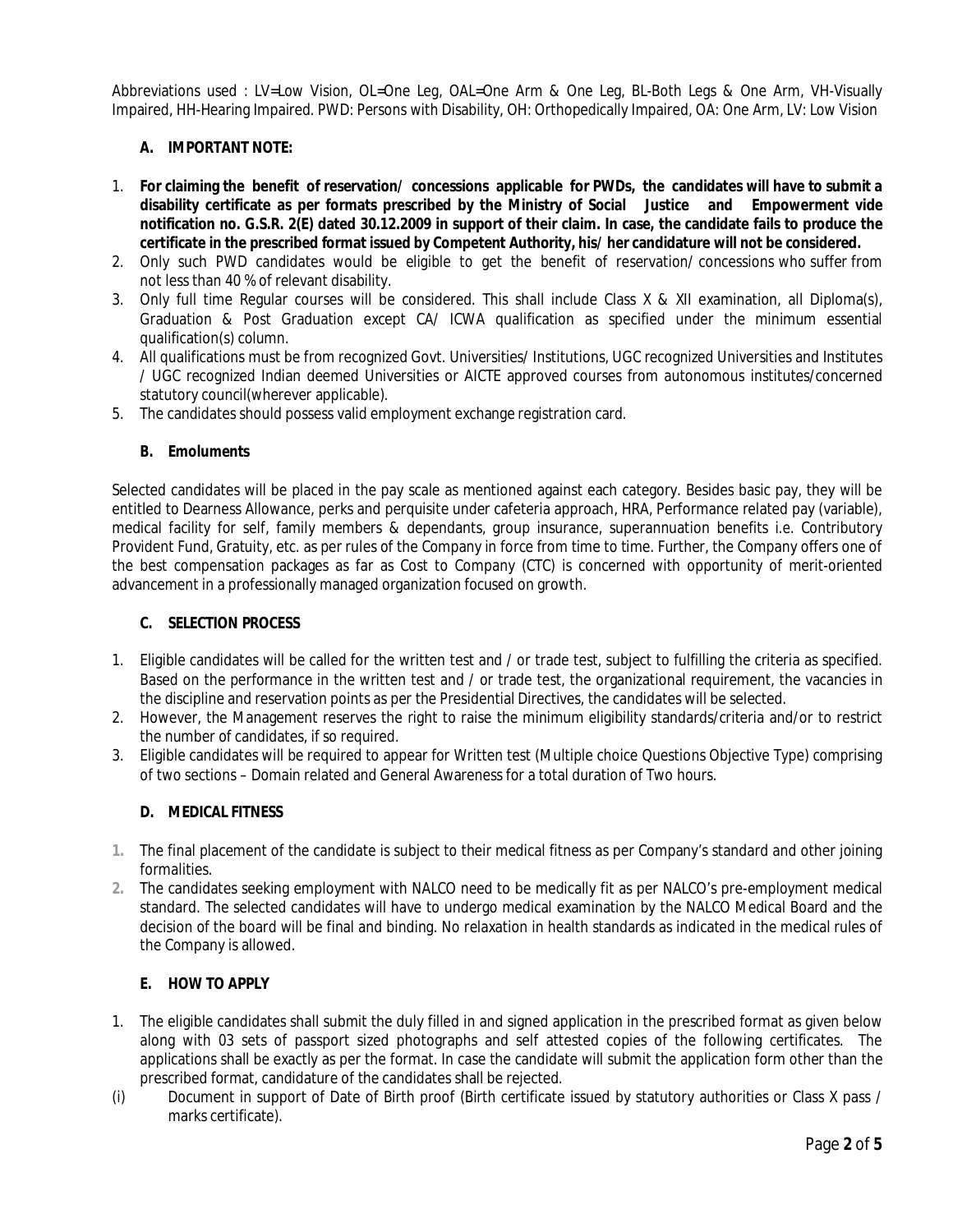(ii) (a) Latest Caste/ Tribe certificate [for SC/ ST/ OBC (NCL) candidates as applicable] in the prescribed format issued by the Competent Authority as prescribed by Government of India.

(b) Disability certificate in the prescribed format issued by the Competent Authority (Refer A1 above) and

- (c) Ex‐servicemen Proof (in case of Ex‐servicemen candidates).
- (iii) All Certificates/ Testimonials in respect of qualifications (all semester/ year wise Mark Sheet, Degree and Diploma certificates starting from matriculation onwards**).**
- (iv) Complete and proper Experience certificates/ Documents issued by the Employer in support of experience details mentioned by the candidate in the application Form. Only following types of documentary proofs towards experience will be considered:

# I. **For Past Employment**:

- a. Experience letter issued by competent and authorized executive of the organization indicating designation and date of joining as well as date of relieving the organization by the employee concerned **OR**
- b. Appointment letter clearly mentioning the date of joining the organization and also acceptance of resignation letter/ relieving order.

# II. **For Current Employment**:

- a. Experience letter issued by Competent and authorized executive of the organization indicating designation and date of joining the organization by the employee concerned along with latest pay slip **OR**
- b. Appointment letter clearly mentioning the date of joining the organization & latest Pay Slips (**Atleast one payslip per annum)** along with any of the following optional documents:
	- **a.** Identity card issued by current employer
	- **b.** Annual increment letter.
	- **c.** Promotion order/ Transfer order etc.

In the event of absence of appointment letter and latest pay slip, candidature of such candidate shall be rejected.

- (v) NOC/ Forwarding Letter from the employer in case the candidate is employed in Central/ State Government Department, Central/ State PSUs or Semi Government organization.
- (vi) Associate membership certificate of ICAI/ ICWAI
- (vii) Valid employment exchange certificate.
- 2. Candidates should ensure that they submit copies of all the documents mentioned above. In the event of failure of candidate to submit any of the required documents as mentioned above within the stipulated period, candidature of such candidate shall be rejected.
- 3. The applications completed in all respects should reach Manager (HRD), Recruitment Cell, HRD Department, S&P Complex, National Aluminium Company Limited, NALCONAGAR, Angul-759145, Odisha by speed/ registered post. No application will be received by hand. Last date of receiving application is 06/08/2016. NALCO will not be responsible for postal delay or loss/ non-delivery thereof. No correspondence in this regard will be entertained. NALCO will also not take responsibility to connect any certificate/ remittance sent separately.
- 4. A candidate can apply for one post/discipline only. Candidates applying for more than one post/discipline will not be considered.

### **F. General Guidelines**

- **1.** During the probation period and/or after absorption, selected candidates will be posted in the NALCO establishments anywhere in India & is transferable as per the organizational requirement. The selected candidates may be assigned jobs/ functions/ assignments related to their area as per the requirements of the Company including shift operation.
- **2.** If the SC/ST/OBC/PWD certificate has been issued in a language other than English/Hindi, the candidates will be required to submit a translated copy of the same by the Notary Public, either in English or Hindi.
- **3.** Relaxation of five years in age will be extended to the candidates who had ordinarily been domiciled in the State of Jammu & Kashmir from 01.01.1980 to 31.12.1989. Ex-Servicemen and children/family members of those who died in the riots of 1984 will get relaxation as per directives of Govt. of India.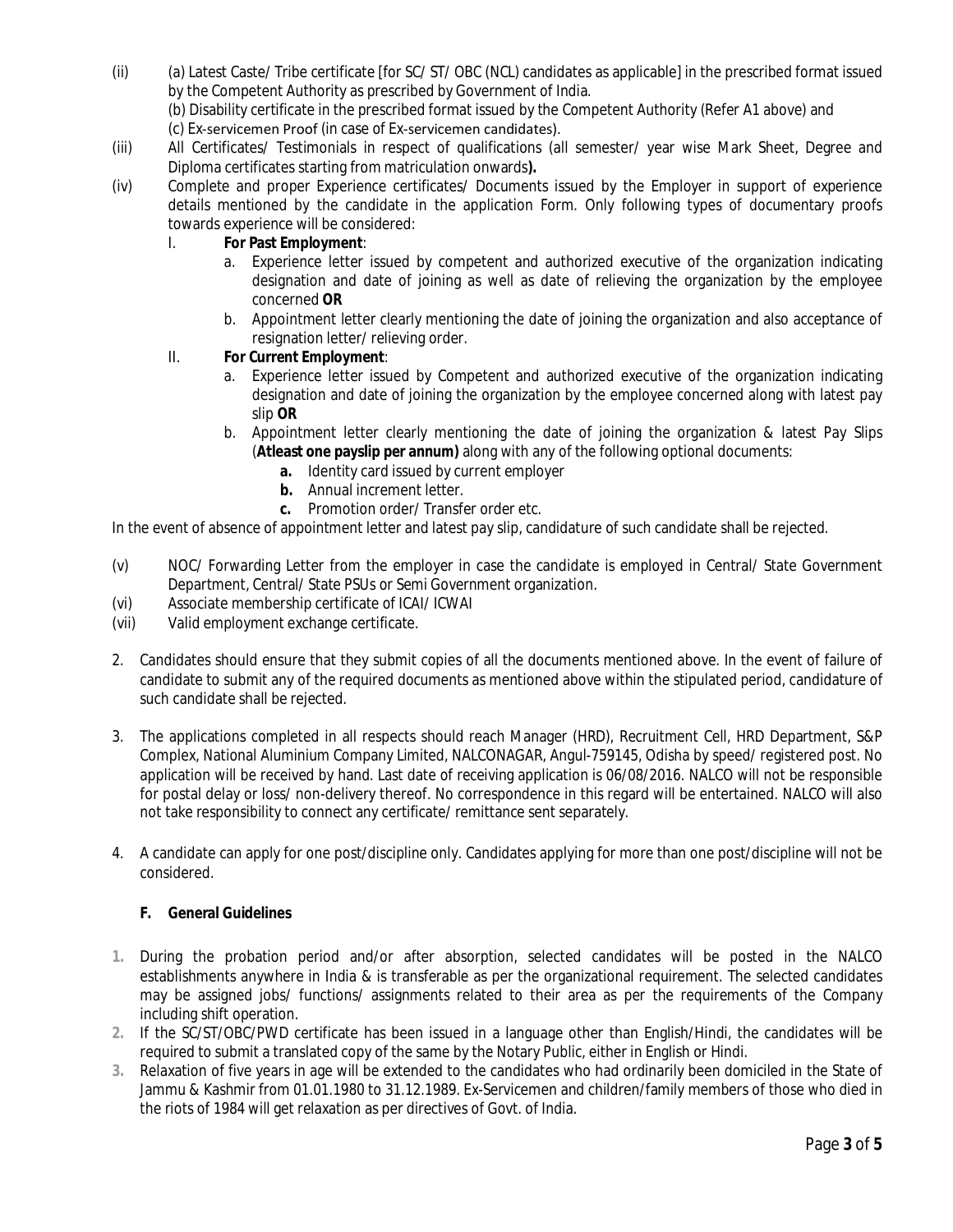- **4.** The candidate should ensure that he/she fulfills the eligibility criteria and other conditions as mentioned in this advertisement. Mere submission of application does not imply that the Company (NALCO) has been satisfied about the candidate's eligibility. In case it is detected at any stage of recruitment/ selection/even after appointment that the candidate does not fulfill the eligibility norms and/or that he/she has furnished any incorrect/false information or has suppressed any material fact(s), his/her candidature/appointment will automatically stand cancelled, as the candidature/appointment would be deemed to be void *ab initio*.
- **5.** Screening and selection will be based on the details provided by the candidate; hence it is necessary that applicants should furnish only accurate, full and correct information. Furnishing of wrong/ false information will be a disqualification and NALCO will NOT be responsible for any consequence of furnishing of such wrong/ false information.
- **6.** Candidature of the registered candidate is liable to be rejected at any stage of recruitment process or after recruitment or joining if any information provided by the candidate is found false or is not found in conformity with eligibility criteria mentioned in the advertisement.
- **7.** Eligible SC/ST/PWD candidates called for written test will be reimbursed second class rail/ bus fare by the shortest route, on production of railway ticket / number or bus ticket
- **8.** Requests for change of mailing address, test centre/ category / discipline as declared in the application, will not be entertained.
- **9.** Only Indian Nationals are eligible to apply.
- **10.** Candidates should possess a valid email ID. Candidates are advised to keep the email ID (to be entered compulsorily in the application form) active for at least one year. No change in the email ID will be allowed once entered. All correspondence with candidates shall be done through email only. All information/ communication regarding participating in the Selection Process shall be provided through email to the candidates found apparently eligible based on the application data and documents submitted. Responsibilities of receiving and downloading of information/ communications etc. will be of the candidate. NALCO will not be responsible for any loss of email sent, due to invalid/wrong email ID provided by the candidate and no correspondence in this regard will be entertained.
- **11.** Only short listed candidates who are found apparently eligible based on the application data and documents submitted will be called for participating in the Selection Process.
- **12.** Candidates are exempted from payment of application fees.
- **13.** NALCO reserves the right to raise the minimum eligibility standards. The Management reserves the right to fill up or not to fill up any of the above positions without assigning any reason whatsoever. NALCO also reserves the right to cancel/restrict/modify/alter the recruitment process and also reserves the right to increase/decrease the post advertised, if need arises without issuing any further notice or assigning any reason whatsoever.
- **14.** Canvassing by a candidate in any form shall disqualify his/her candidature.
- **15.** Any dispute with regard to the said recruitment will be settled within the jurisdiction of Bhubaneswar only.

### **G. Important Dates:**

Last date of receipt of applications completed in all respects 06/08/2016

### **H.** CHECK LIST OF ENCLOSED DOCUMENTS (AS ELABORATED AT E)

- a. PROOF OF AGE
- b. DISABILITY CERTIFICATE
- c. CASTE CERTIFICATE
- d. ALL TESTIMONIALS OF EDUCATIONAL QUALIFICATIONS
- e. EXPERIENCE CERTICATES **#**

\*\*\*\*\*